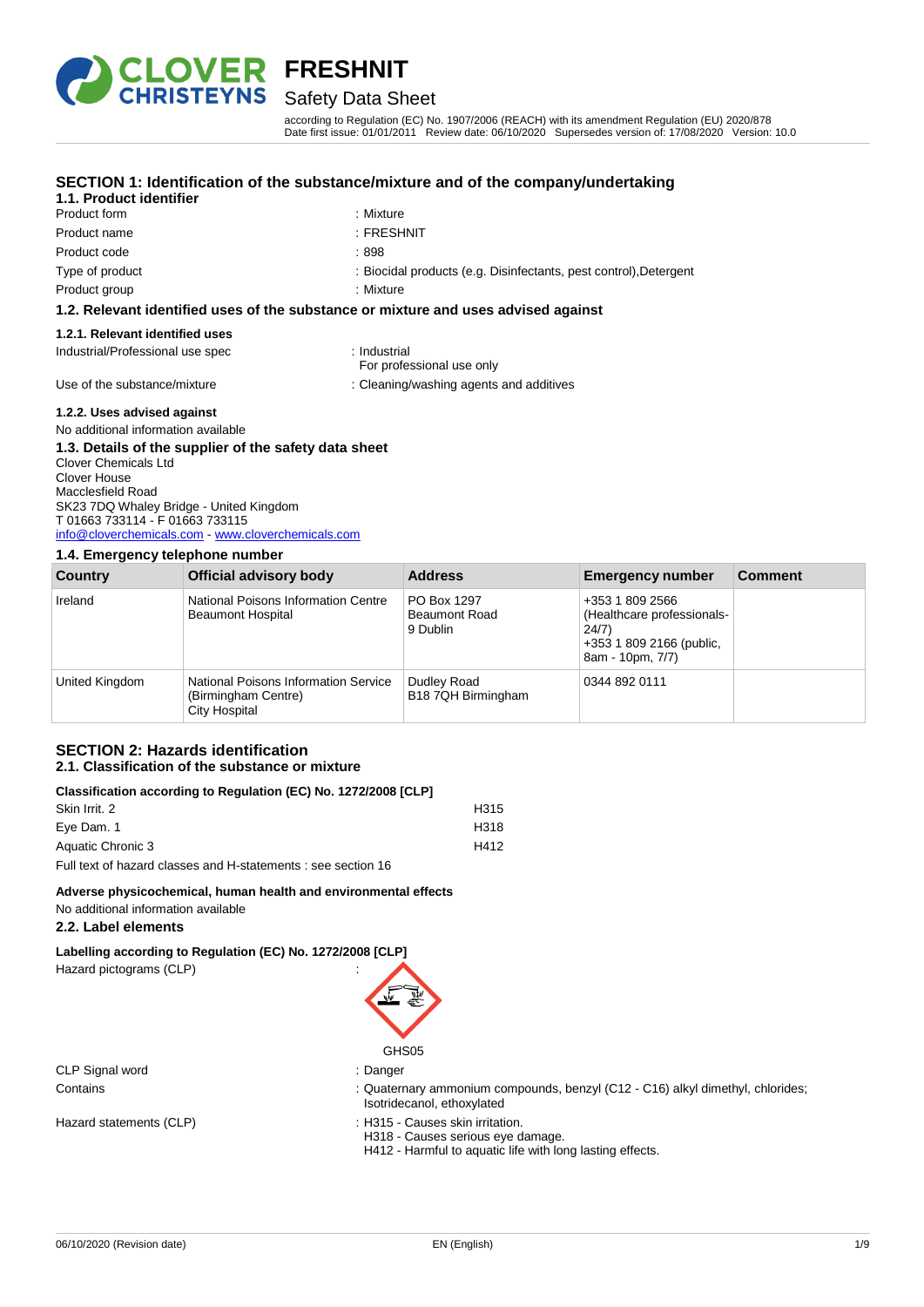## Safety Data Sheet

according to Regulation (EC) No. 1907/2006 (REACH) with its amendment Regulation (EU) 2020/878

| Precautionary statements (CLP) | : P102 - Keep out of reach of children.                                              |
|--------------------------------|--------------------------------------------------------------------------------------|
|                                | P264 - Wash hands thoroughly after handling.                                         |
|                                | P280 - Wear protective gloves, eve protection.                                       |
|                                | P302+P352 - IF ON SKIN: Wash with plenty of water.                                   |
|                                | P333+P313 - If skin irritation or rash occurs: Get medical advice/attention.         |
|                                | P305+P351+P338 - IF IN EYES: Rinse cautiously with water for several minutes. Remove |
|                                | contact lenses, if present and easy to do. Continue rinsing.                         |
|                                | P337+P313 - If eye irritation persists: Get medical advice/attention.                |
|                                | P273 - Avoid release to the environment.                                             |
|                                | P362 - Take off contaminated clothing.                                               |

#### **2.3. Other hazards**

This substance/mixture does not meet the PBT criteria of REACH regulation, annex XIII

This substance/mixture does not meet the vPvB criteria of REACH regulation, annex XIII

| <b>Component</b>                                                                            |                                                                                                                                                                                 |
|---------------------------------------------------------------------------------------------|---------------------------------------------------------------------------------------------------------------------------------------------------------------------------------|
| Quaternary ammonium compounds, benzyl (C12 -<br>C16) alkyl dimethyl, chlorides (68424-85-1) | This substance/mixture does not meet the PBT criteria of REACH regulation, annex XIII<br>This substance/mixture does not meet the vPvB criteria of REACH regulation, annex XIII |
| Isotridecanol, ethoxylated (69011-36-5)                                                     | This substance/mixture does not meet the PBT criteria of REACH regulation, annex XIII<br>This substance/mixture does not meet the vPvB criteria of REACH regulation, annex XIII |

#### **SECTION 3: Composition/information on ingredients**

**3.1. Substances**

Not applicable

#### **3.2. Mixtures**

| <b>Name</b>                                                                    | <b>Product identifier</b>                                                                                                     | $\%$      | <b>Classification according to</b><br><b>Regulation (EC) No.</b><br>1272/2008 [CLP]                                                                           |
|--------------------------------------------------------------------------------|-------------------------------------------------------------------------------------------------------------------------------|-----------|---------------------------------------------------------------------------------------------------------------------------------------------------------------|
| Quaternary ammonium compounds, benzyl (C12 -<br>C16) alkyl dimethyl, chlorides | (CAS-no) 68424-85-1<br>(Einecs nr) 270-325-2                                                                                  | 2.4       | Acute Tox. 4 (Oral), H302<br>(ATE=795 mg/kg bodyweight)<br>Skin Corr. 1B, H314<br>Eye Dam. 1, H318<br>Aquatic Acute 1, H400 (M=10)<br>Aquatic Chronic 1, H410 |
| Isotridecanol, ethoxylated                                                     | (CAS-no) 69011-36-5<br>(REACH-no) polymer                                                                                     | $1 - 3$   | Acute Tox. 4 (Oral), H302<br>(ATE=500 mg/kg bodyweight)<br>Eye Dam. 1, H318                                                                                   |
| <b>Ethoxylated Alcohol</b>                                                     | (CAS-no) 157627-86-6<br>(Einecs nr) 500-337-8/500-457-0/500-<br>221-7/500-213-3<br>$(EG \nannex nr) /$<br>(REACH-no) Exempted | $0.1 - 1$ | Eye Dam. 1, H318<br>Aquatic Acute 1, H400<br>Aquatic Chronic 3, H412                                                                                          |

Full text of H-statements: see section 16

#### **SECTION 4: First aid measures 4.1. Description of first aid measures**

| General advice                                                   | : Never give anything by mouth to an unconscious person. If you feel unwell, seek medical<br>advice (show the label where possible).                                                                            |
|------------------------------------------------------------------|-----------------------------------------------------------------------------------------------------------------------------------------------------------------------------------------------------------------|
| Inhalation                                                       | : Allow affected person to breathe fresh air. Allow the victim to rest.                                                                                                                                         |
| Skin contact                                                     | : Wash with plenty of water/ Wash contaminated clothing before reuse. If skin irritation<br>occurs: Get medical advice/attention. Specific treatment (see supplemental first aid<br>instruction on this label). |
| Eye contact                                                      | : Rinse cautiously with water for several minutes. Remove contact lenses, if present and<br>easy to do. Continue rinsing. Immediately call a POISON CENTER/doctor.                                              |
| Ingestion                                                        | : Rinse mouth. Do NOT induce vomiting. Obtain emergency medical attention.                                                                                                                                      |
| 4.2. Most important symptoms and effects, both acute and delayed |                                                                                                                                                                                                                 |
| Acute effects skin                                               | : Causes skin irritation.                                                                                                                                                                                       |
| Acute effects eyes                                               | : Causes serious eye damage. May cause eye irritation. Redness.                                                                                                                                                 |
| Acute effects oral route                                         | : May cause irritation to the digestive tract.                                                                                                                                                                  |
|                                                                  |                                                                                                                                                                                                                 |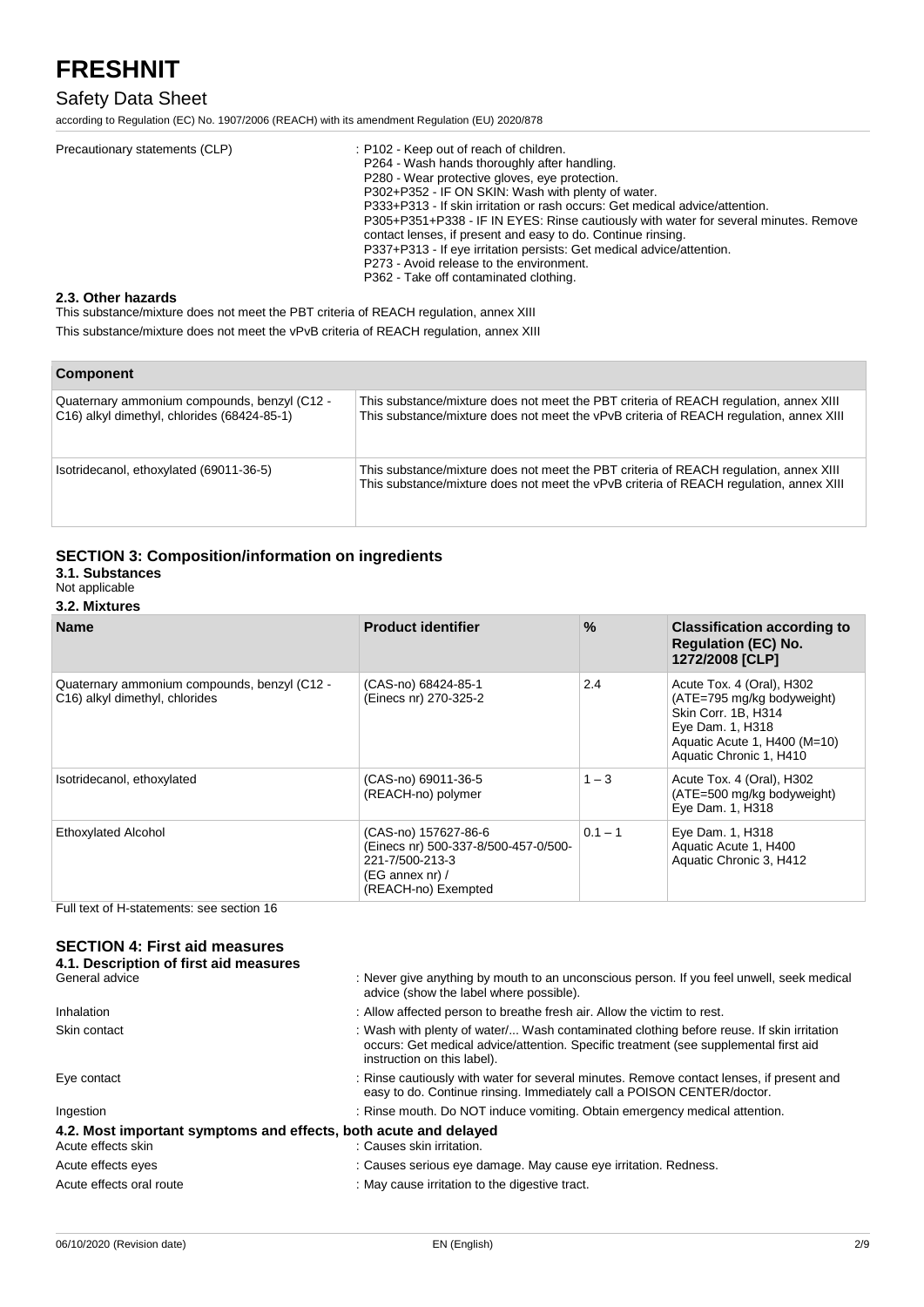### Safety Data Sheet

according to Regulation (EC) No. 1907/2006 (REACH) with its amendment Regulation (EU) 2020/878

#### **4.3. Indication of any immediate medical attention and special treatment needed**

No additional information available

| <b>SECTION 5: Firefighting measures</b><br>5.1. Extinguishing media<br>Suitable extinguishing media                       | : Water.                                                                                                                                                                                               |
|---------------------------------------------------------------------------------------------------------------------------|--------------------------------------------------------------------------------------------------------------------------------------------------------------------------------------------------------|
|                                                                                                                           |                                                                                                                                                                                                        |
| 5.2. Special hazards arising from the substance or mixture<br>Hazardous decomposition products in case of fire            | : Toxic fumes may be released. Carbon dioxide. Carbon monoxide.                                                                                                                                        |
| 5.3. Advice for firefighters                                                                                              |                                                                                                                                                                                                        |
| Firefighting instructions                                                                                                 | : Use water spray or fog for cooling exposed containers. Exercise caution when fighting any<br>chemical fire. Prevent fire fighting water from entering the environment.                               |
| Protection during firefighting                                                                                            | : Do not enter fire area without proper protective equipment, including respiratory protection.                                                                                                        |
| <b>SECTION 6: Accidental release measures</b><br>6.1. Personal precautions, protective equipment and emergency procedures |                                                                                                                                                                                                        |
| 6.1.1. For non-emergency personnel                                                                                        |                                                                                                                                                                                                        |
| <b>Emergency procedures</b>                                                                                               | : Evacuate unnecessary personnel.                                                                                                                                                                      |
|                                                                                                                           |                                                                                                                                                                                                        |
| 6.1.2. For emergency responders                                                                                           |                                                                                                                                                                                                        |
| Protective equipment                                                                                                      | : Equip cleanup crew with proper protection.                                                                                                                                                           |
| Emergency procedures                                                                                                      | : Ventilate area.                                                                                                                                                                                      |
| 6.2. Environmental precautions                                                                                            | Prevent entry to sewers and public waters. Notify authorities if liquid enters sewers or public waters. Avoid release to the environment.                                                              |
| 6.3. Methods and material for containment and cleaning up<br>Methods for cleaning up                                      | : Soak up spills with inert solids, such as clay or diatomaceous earth as soon as possible.                                                                                                            |
|                                                                                                                           | Collect spillage. Store away from other materials.                                                                                                                                                     |
| 6.4. Reference to other sections<br>See Heading 8. Exposure controls and personal protection.                             |                                                                                                                                                                                                        |
| <b>SECTION 7: Handling and storage</b>                                                                                    |                                                                                                                                                                                                        |
| 7.1. Precautions for safe handling                                                                                        |                                                                                                                                                                                                        |
| Precautions for safe handling                                                                                             | : Wash hands and other exposed areas with mild soap and water before eating, drinking or<br>smoking and when leaving work. Provide good ventilation in process area to prevent<br>formation of vapour. |
| Hygiene measures                                                                                                          | : Wash hands, forearms and face thoroughly after handling.                                                                                                                                             |
| 7.2. Conditions for safe storage, including any incompatibilities<br>Storage conditions                                   | : Keep container tightly closed.                                                                                                                                                                       |
| Packaging materials                                                                                                       | : polyethylene.                                                                                                                                                                                        |
| 7.3. Specific end use(s)<br>No additional information available                                                           |                                                                                                                                                                                                        |
| <b>SECTION 8: Exposure controls/personal protection</b><br>8.1. Control parameters                                        |                                                                                                                                                                                                        |
| 8.1.1 National occupational exposure and biological limit values<br>No additional information available                   |                                                                                                                                                                                                        |
| 8.1.2. Recommended monitoring procedures<br>No additional information available                                           |                                                                                                                                                                                                        |
| 8.1.3. Air contaminants formed<br>No additional information available                                                     |                                                                                                                                                                                                        |
| 8.1.4. DNEL and PNEC<br>No additional information available                                                               |                                                                                                                                                                                                        |
| 8.1.5. Control banding<br>No additional information available<br>8.2. Exposure controls                                   |                                                                                                                                                                                                        |

### **8.2.1. Appropriate engineering controls**

No additional information available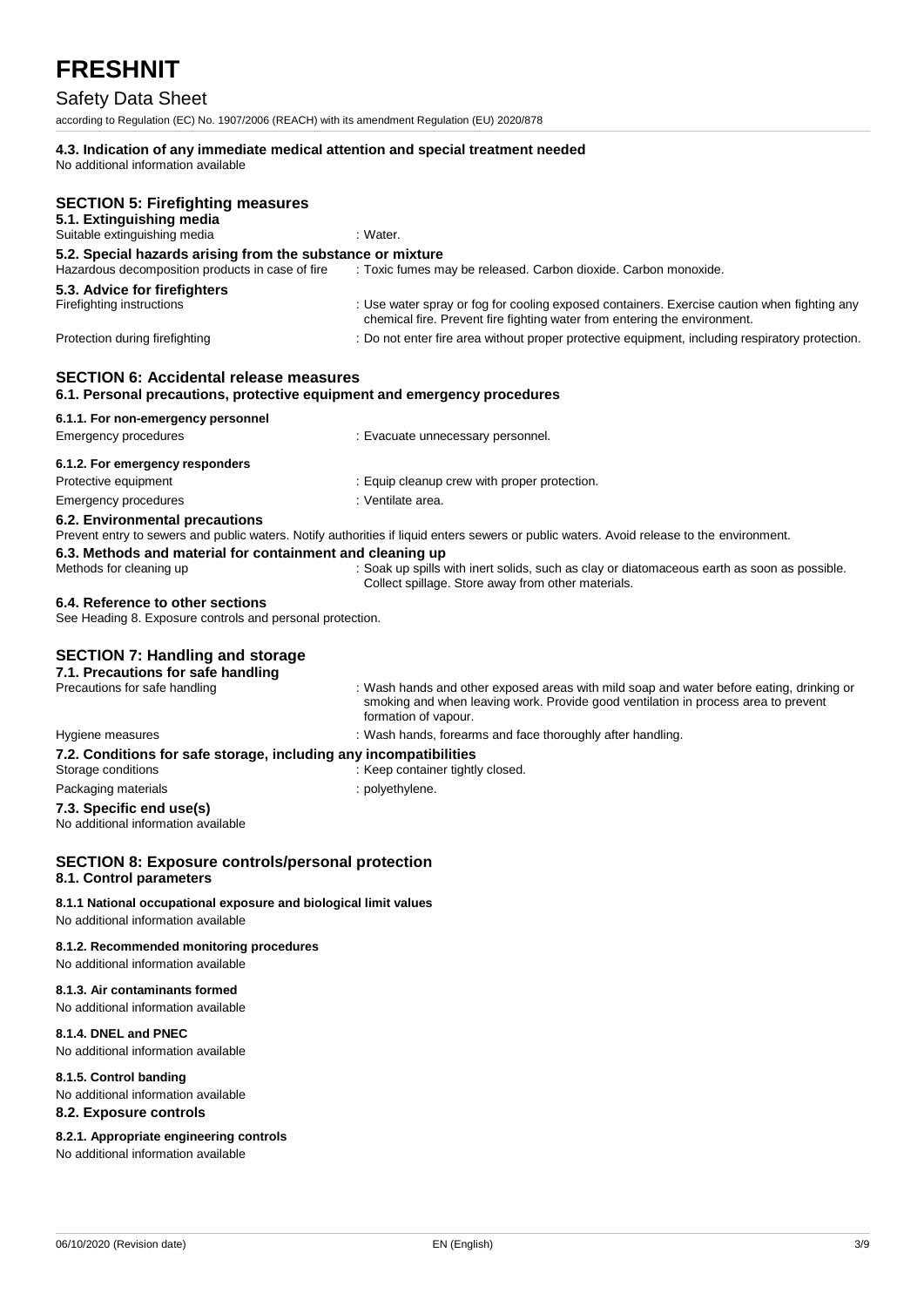### Safety Data Sheet

according to Regulation (EC) No. 1907/2006 (REACH) with its amendment Regulation (EU) 2020/878

#### **8.2.2. Personal protection equipment**

#### **Personal protective equipment:**

#### Avoid all unnecessary exposure.

**Personal protective equipment symbol(s):**



#### **8.2.2.1. Eye and face protection**

| Eye protection:                    |  |
|------------------------------------|--|
| Chemical goggles or safety glasses |  |
|                                    |  |

#### **8.2.2.2. Skin protection**

#### **Protective equipment:**

Wear suitable protective clothing

#### **Hand protection:**

Wear protective gloves.

#### **8.2.2.3. Respiratory protection**

No additional information available

#### **8.2.2.4. Thermal hazards**

No additional information available

#### **8.2.3. Environmental exposure controls**

#### **Other information:**

Do not eat, drink or smoke during use.

### **SECTION 9: Physical and chemical properties**

#### **9.1. Information on basic physical and chemical properties**

| Physical state                                  | : Liquid                |
|-------------------------------------------------|-------------------------|
| Colour                                          | $:$ Red.                |
| Physical state/form                             | : Liquid.               |
| Odour                                           | : Floral, Pine.         |
| Odour threshold                                 | : Not available         |
| Melting point/range                             | : 0 °C                  |
| Freezing point                                  | : Not available         |
| Boiling point/Boiling range                     | : 100 $^{\circ}$ C      |
| Flammability                                    | : Non flammable.        |
| <b>Explosive limits</b>                         | : Not available         |
| Lower explosive limit (LEL)                     | : Not available         |
| Upper explosive limit (UEL)                     | : Not available         |
| Flash point                                     | : Not available         |
| Autoignition temperature                        | : Not available         |
| Decomposition temperature                       | : Not available         |
| рH                                              | $:7 - 9$                |
| Viscosity, kinematic                            | : Not available         |
| Viscosity, dynamic                              | : 350 – 600 cP at 20 °C |
| Solubility                                      | : Soluble in water.     |
| Partition coefficient n-octanol/water (Log Kow) | : Not available         |
| Vapour pressure                                 | : Not available         |
| Vapour pressure at 50 °C                        | : Not available         |
| Density                                         | : Not available         |
|                                                 |                         |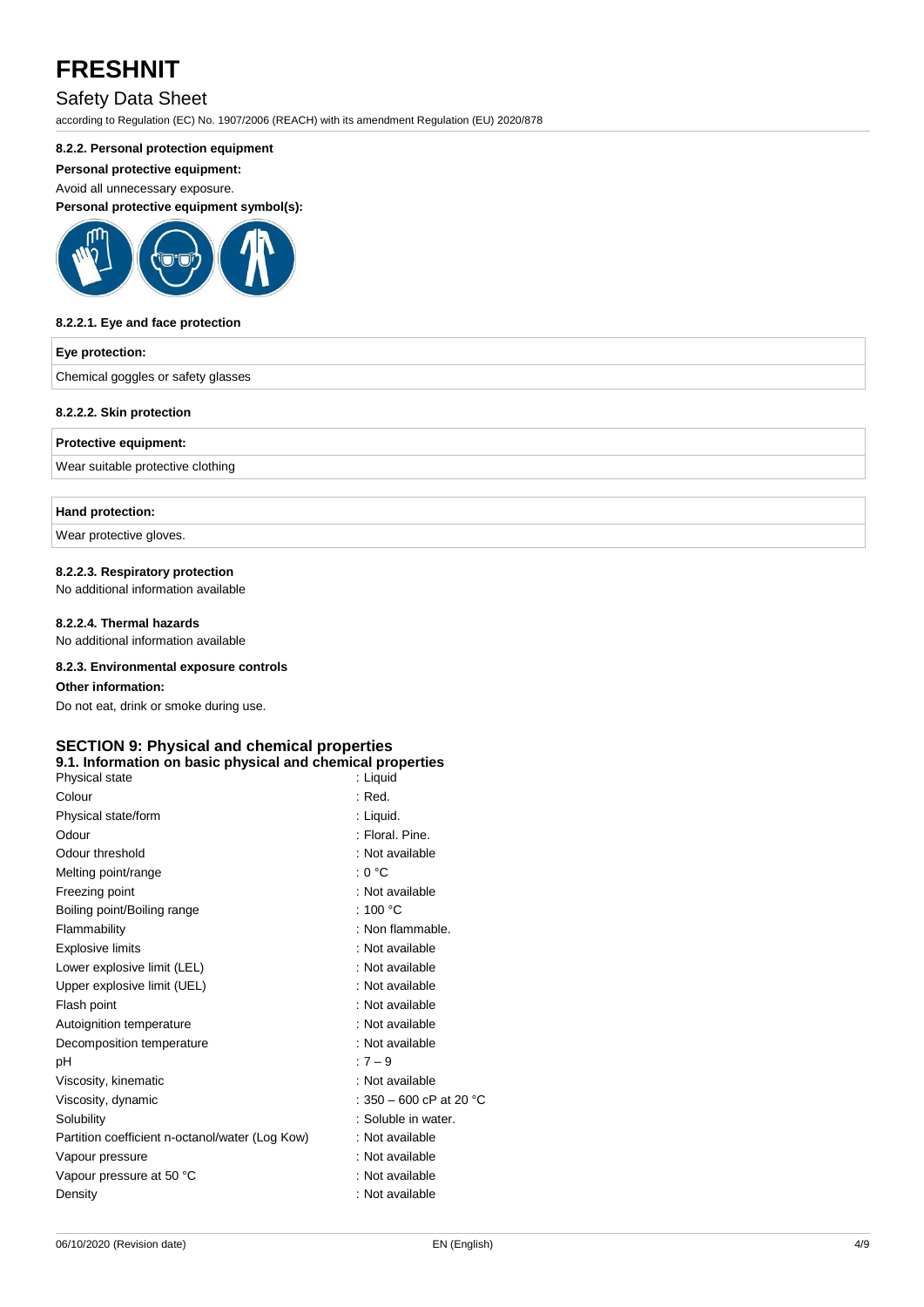## Safety Data Sheet

according to Regulation (EC) No. 1907/2006 (REACH) with its amendment Regulation (EU) 2020/878

| Relative density                 | $\div$ 1         |
|----------------------------------|------------------|
| Relative vapour density at 20 °C | : Not available  |
| Particle size                    | : Not applicable |
| Particle size distribution       | : Not applicable |
| Particle shape                   | : Not applicable |
| Particle aspect ratio            | : Not applicable |
| Particle aggregation state       | : Not applicable |
| Particle agglomeration state     | : Not applicable |
| Particle specific surface area   | : Not applicable |
| Particle dustiness               | : Not applicable |

#### **9.2. Other information**

#### **9.2.1. Information with regard to physical hazard classes** No additional information available

## **9.2.2. Other safety characteristics**

No additional information available

#### **SECTION 10: Stability and reactivity**

#### **10.1. Reactivity** No additional information available **10.2. Chemical stability** Stable under normal conditions. **10.3. Possibility of hazardous reactions** No dangerous reactions known under normal conditions of use. **10.4. Conditions to avoid** No additional information available **10.5. Incompatible materials** No additional information available **10.6. Hazardous decomposition products**

fume. Carbon monoxide. Carbon dioxide.

#### **SECTION 11: Toxicological information**

**11.1. Information on hazard classes as defined in Regulation (EC) No 1272/2008**

| Acute toxicity (oral)       | : Not classified |
|-----------------------------|------------------|
| Acute toxicity (dermal)     | : Not classified |
| Acute toxicity (inhalation) | : Not classified |

| Quaternary ammonium compounds, benzyl (C12 - C16) alkyl dimethyl, chlorides (68424-85-1) |                                                                    |  |  |
|------------------------------------------------------------------------------------------|--------------------------------------------------------------------|--|--|
| LD50 oral rat                                                                            | 795 mg/kg                                                          |  |  |
|                                                                                          |                                                                    |  |  |
| Skin corrosion/irritation                                                                | : Causes skin irritation.                                          |  |  |
|                                                                                          | $pH: 7 - 9$                                                        |  |  |
| Serious eye damage/irritation                                                            | : Causes serious eye damage.                                       |  |  |
|                                                                                          | $pH: 7 - 9$                                                        |  |  |
| Respiratory or skin sensitisation                                                        | : Not classified                                                   |  |  |
| Additional information                                                                   | : Based on available data, the classification criteria are not met |  |  |
| Germ cell mutagenicity                                                                   | : Not classified                                                   |  |  |
| Additional information                                                                   | : Based on available data, the classification criteria are not met |  |  |
| Carcinogenicity                                                                          | : Not classified                                                   |  |  |
| Additional information                                                                   | : Based on available data, the classification criteria are not met |  |  |
| Reproductive toxicity                                                                    | : Not classified                                                   |  |  |
| Additional information                                                                   | : Based on available data, the classification criteria are not met |  |  |
| STOT-single exposure                                                                     | : Not classified                                                   |  |  |
| Additional information                                                                   | : Based on available data, the classification criteria are not met |  |  |
| STOT-repeated exposure                                                                   | : Not classified                                                   |  |  |
| Additional information                                                                   | : Based on available data, the classification criteria are not met |  |  |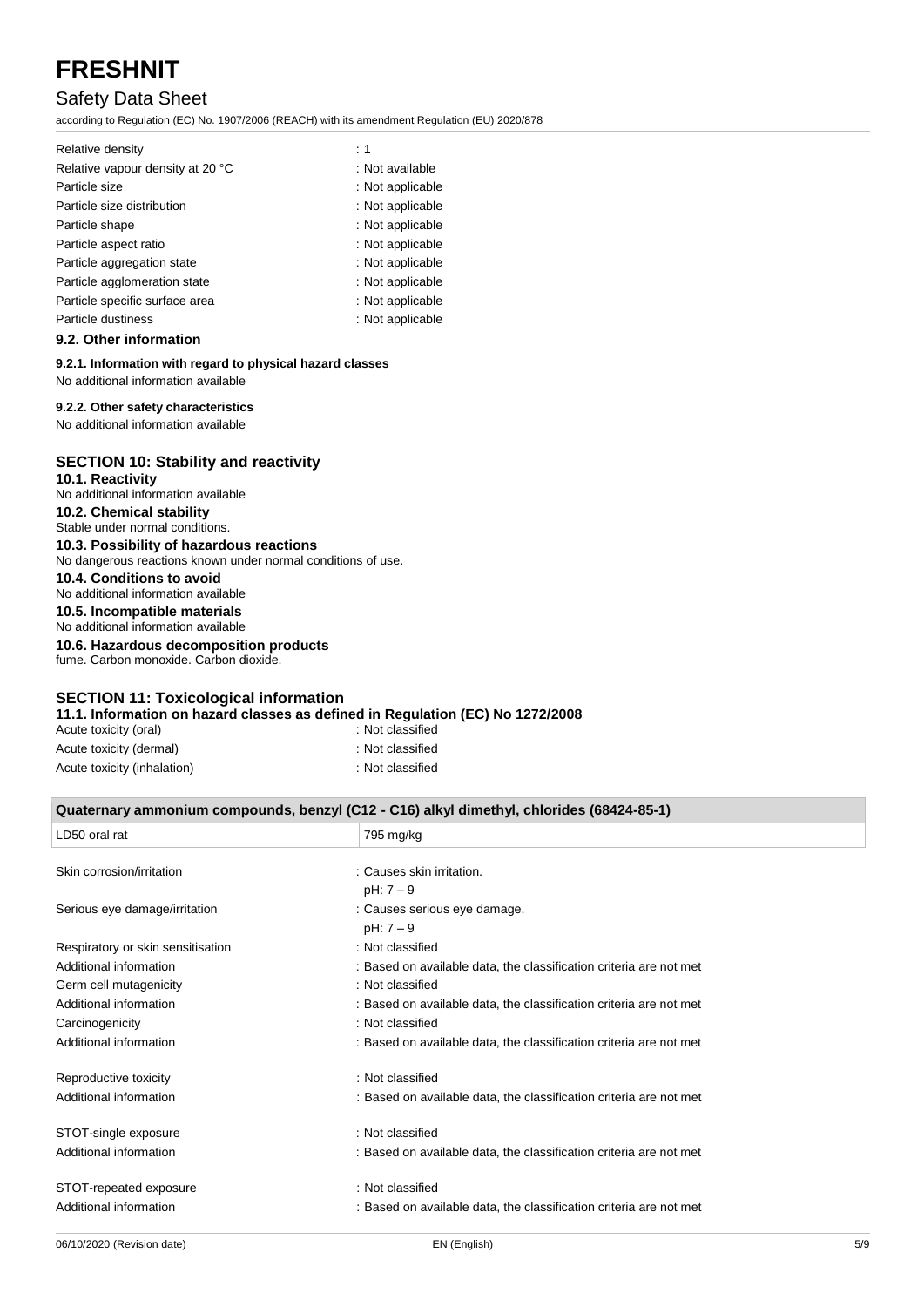## Safety Data Sheet

according to Regulation (EC) No. 1907/2006 (REACH) with its amendment Regulation (EU) 2020/878

| Aspiration hazard<br>Additional information<br>11.2. Information on other hazards<br>11.2.1. Endocrine disrupting properties                                                                                  | : Not classified<br>: Based on available data, the classification criteria are not met                                           |
|---------------------------------------------------------------------------------------------------------------------------------------------------------------------------------------------------------------|----------------------------------------------------------------------------------------------------------------------------------|
| 11.2.2 Other information<br>Potential adverse human health effects and<br>symptoms                                                                                                                            | : Based on available data, the classification criteria are not met                                                               |
| <b>SECTION 12: Ecological information</b><br>12.1. Toxicity<br>Ecology - water<br>Hazardous to the aquatic environment, short-term<br>(acute)<br>Hazardous to the aquatic environment, long-term<br>(chronic) | : Harmful to aquatic life with long lasting effects.<br>: Not classified<br>: Harmful to aquatic life with long lasting effects. |
| Fthoxylated Alcohol (157627-86-6)                                                                                                                                                                             |                                                                                                                                  |

| $L_{11}$ , $R_{12}$ , $R_{13}$ , $R_{14}$ , $R_{15}$ , $R_{16}$ , $R_{17}$ , $R_{18}$ , $R_{19}$ , $R_{10}$ |                                              |
|-------------------------------------------------------------------------------------------------------------|----------------------------------------------|
| LC50 - Fish [1]                                                                                             | 0.1 - 1 mg/l (Danio rerio - OESO 203 - ECHA) |
| EC50 - Crustacea [1]                                                                                        | $0.1 - 1$ mg/l (Daphnia magna - ECHA)        |
| ErC50 algae                                                                                                 | $0.1 - 1$ mg/                                |
| NOEC chronic fish                                                                                           | $> 0.1$ mg/l                                 |
| NOEC chronic algae                                                                                          | $0.14$ mg/l (CESIO)                          |

| Quaternary ammonium compounds, benzyl (C12 - C16) alkyl dimethyl, chlorides (68424-85-1) |                                                                                               |  |
|------------------------------------------------------------------------------------------|-----------------------------------------------------------------------------------------------|--|
| LC50 - Fish [1]                                                                          | $0.85$ mg/l                                                                                   |  |
| EC50 - Crustacea [1]                                                                     | $0.016$ mg/l                                                                                  |  |
| EC50 72h - Algae [1]                                                                     | $0.02$ mg/l                                                                                   |  |
| NOEC chronic crustacea                                                                   | $0.025$ mg/l                                                                                  |  |
| 12.2. Persistence and degradability                                                      |                                                                                               |  |
| <b>FRESHNIT</b>                                                                          |                                                                                               |  |
| Dereistense and degradability                                                            | $Diagonaloh [A]$ The ourfected $(a)$ contained in this preparation complies (comply) with the |  |

| Persistence and degradability | Biodegradable. The surfactant(s) contained in this preparation complies (comply) with the   |
|-------------------------------|---------------------------------------------------------------------------------------------|
|                               | biodegradability criteria as laid down in Regulation (EC) No. 648/2004 on detergents. Data  |
|                               | to support this assertion are held at the disposal of the competent authorities of the      |
|                               | Member States and will be made available to them, at their direct request or at the request |
|                               | of a detergent manufacturer.                                                                |
|                               |                                                                                             |

| Ethoxylated Alcohol (157627-86-6) |                        |
|-----------------------------------|------------------------|
| Persistence and degradability     | Readily biodegradable. |
|                                   |                        |

| Quaternary ammonium compounds, benzyl (C12 - C16) alkyl dimethyl, chlorides (68424-85-1) |                     |
|------------------------------------------------------------------------------------------|---------------------|
| Persistence and degradability                                                            | Biodegradable.      |
| Biodegradation                                                                           | >90%                |
| 12.3. Bioaccumulative potential                                                          |                     |
| <b>FRESHNIT</b>                                                                          |                     |
| Bioaccumulative potential                                                                | No bioaccumulation. |
|                                                                                          |                     |
| Ethoxylated Alcohol (157627-86-6)                                                        |                     |
| Bioaccumulative potential                                                                | No bioaccumulation. |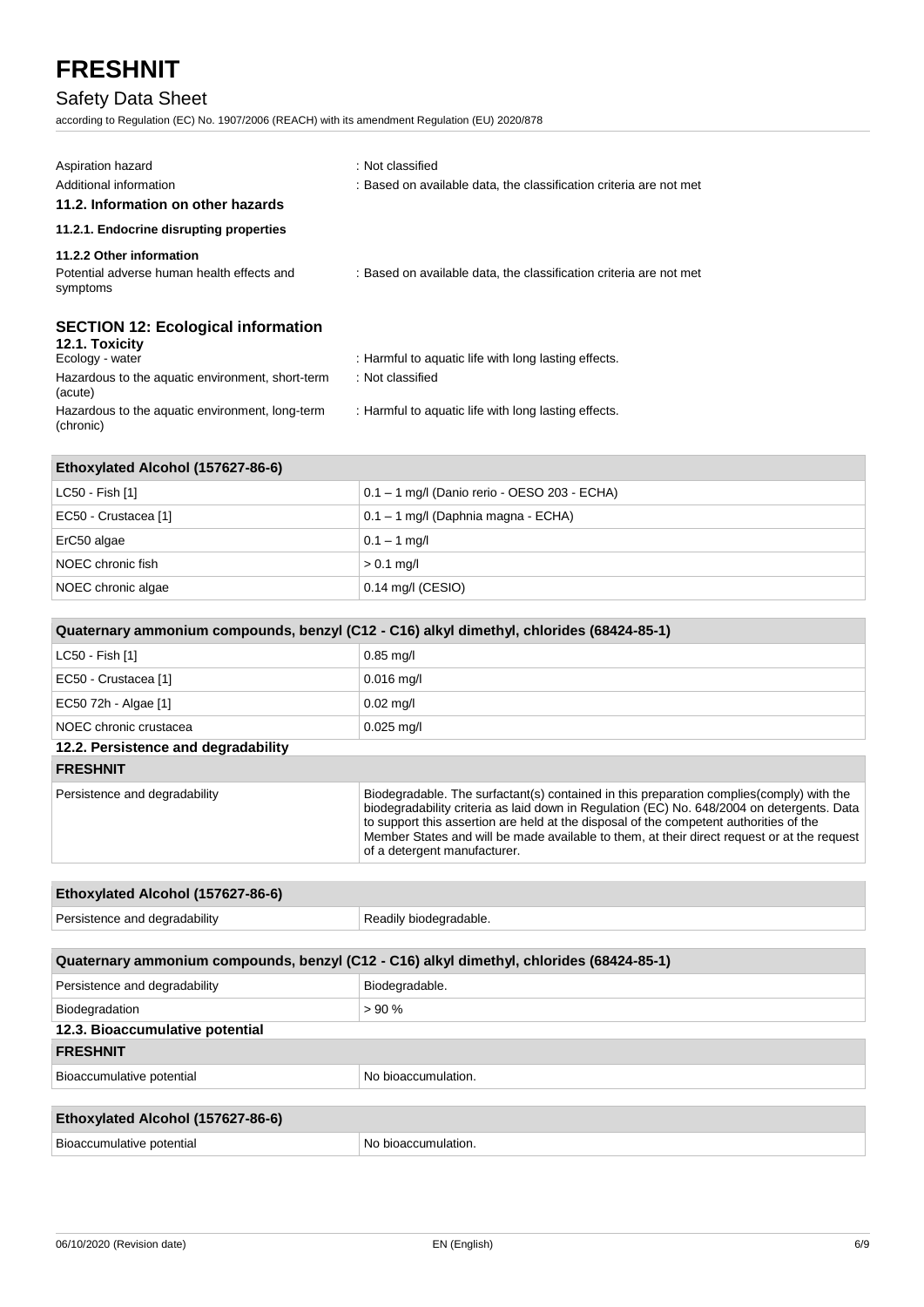### Safety Data Sheet

according to Regulation (EC) No. 1907/2006 (REACH) with its amendment Regulation (EU) 2020/878

| Quaternary ammonium compounds, benzyl (C12 - C16) alkyl dimethyl, chlorides (68424-85-1)                                              |                                                                                                                                                                                                                                           |  |
|---------------------------------------------------------------------------------------------------------------------------------------|-------------------------------------------------------------------------------------------------------------------------------------------------------------------------------------------------------------------------------------------|--|
| Partition coefficient n-octanol/water (Log Kow)                                                                                       | 2.88                                                                                                                                                                                                                                      |  |
| Bioaccumulative potential                                                                                                             | No bioaccumulation.                                                                                                                                                                                                                       |  |
| 12.4. Mobility in soil<br>No additional information available<br>12.5. Results of PBT and vPvB assessment                             |                                                                                                                                                                                                                                           |  |
| <b>FRESHNIT</b>                                                                                                                       |                                                                                                                                                                                                                                           |  |
| This substance/mixture does not meet the PBT criteria of REACH regulation, annex XIII                                                 |                                                                                                                                                                                                                                           |  |
| This substance/mixture does not meet the vPvB criteria of REACH regulation, annex XIII                                                |                                                                                                                                                                                                                                           |  |
|                                                                                                                                       |                                                                                                                                                                                                                                           |  |
| <b>Component</b>                                                                                                                      |                                                                                                                                                                                                                                           |  |
| Quaternary ammonium compounds, benzyl (C12 -<br>C16) alkyl dimethyl, chlorides (68424-85-1)                                           | This substance/mixture does not meet the PBT criteria of REACH regulation, annex XIII<br>This substance/mixture does not meet the vPvB criteria of REACH regulation, annex XIII                                                           |  |
| Isotridecanol, ethoxylated (69011-36-5)                                                                                               | This substance/mixture does not meet the PBT criteria of REACH regulation, annex XIII<br>This substance/mixture does not meet the vPvB criteria of REACH regulation, annex XIII                                                           |  |
| 12.6. Endocrine disrupting properties<br>No additional information available<br>12.7. Other adverse effects<br>Additional information | : Avoid release to the environment.                                                                                                                                                                                                       |  |
| <b>SECTION 13: Disposal considerations</b><br>13.1. Waste treatment methods<br>Product/Packaging disposal recommendations             | Dispose in a safe manner in accordance with local/national regulations. Dispose of<br>contents/container to hazardous or special waste collection point, in accordance with local,<br>regional, national and/or international regulation. |  |
| Waste / unused products                                                                                                               | : Avoid release to the environment.                                                                                                                                                                                                       |  |

### **SECTION 14: Transport information**

In accordance with ADR / IMDG / IATA

| <b>ADR</b>                             | <b>IMDG</b>   | <b>IATA</b>   |
|----------------------------------------|---------------|---------------|
| 14.1. UN number or ID number           |               |               |
| Not regulated                          | Not regulated | Not regulated |
| 14.2. UN proper shipping name          |               |               |
| Not regulated                          | Not regulated | Not regulated |
| 14.3. Transport hazard class(es)       |               |               |
| Not regulated                          | Not regulated | Not regulated |
| 14.4. Packing group                    |               |               |
| Not regulated                          | Not regulated | Not regulated |
| <b>14.5. Environmental hazards</b>     |               |               |
| Not regulated                          | Not regulated | Not regulated |
| No supplementary information available |               |               |
| 14.6. Special precautions for user     |               |               |
| <b>Overland transport</b>              |               |               |

Not regulated

**Transport by sea**

Not regulated

**Air transport**

Not regulated

**14.7. Maritime transport in bulk according to IMO instruments**

Not applicable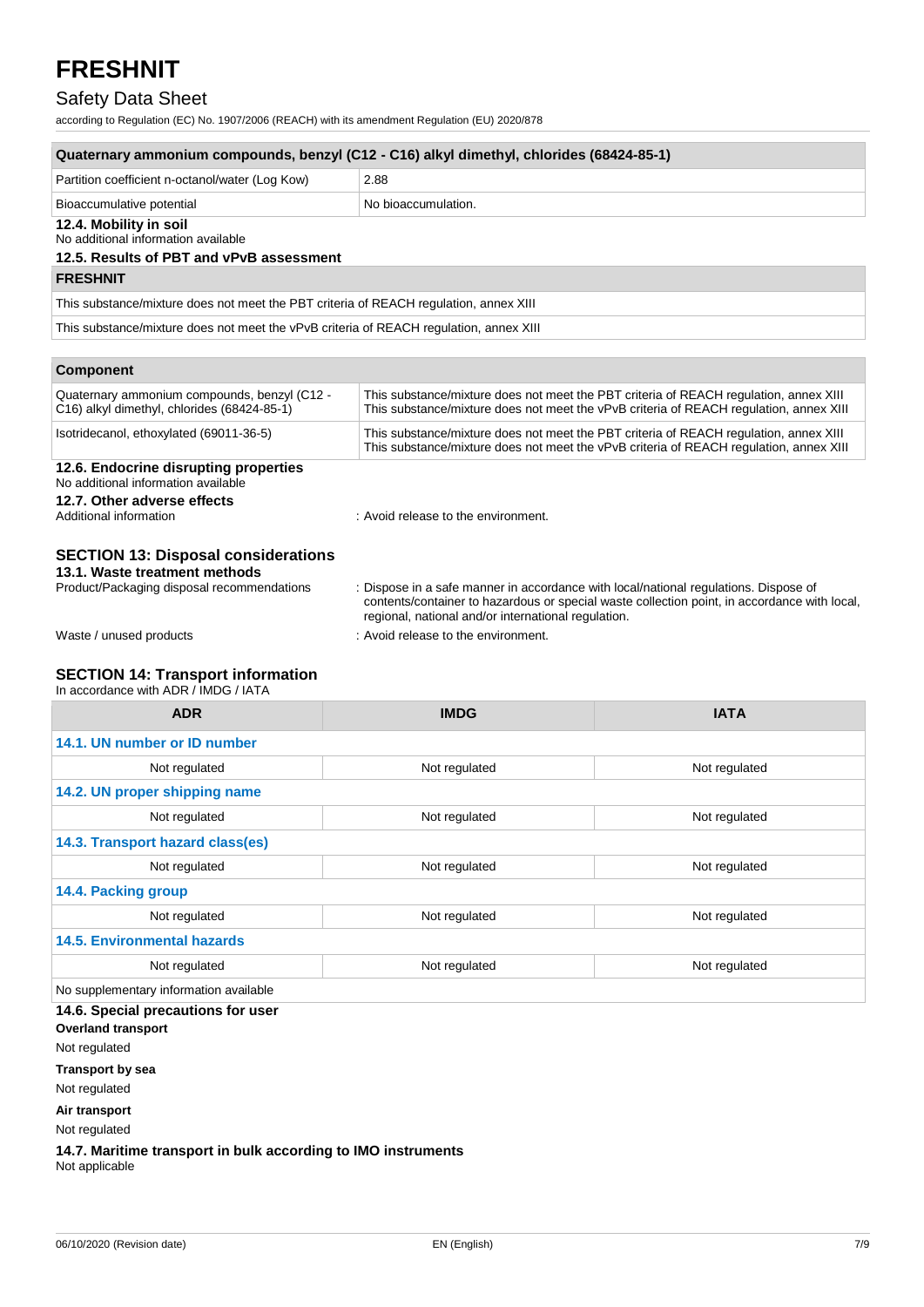### Safety Data Sheet

according to Regulation (EC) No. 1907/2006 (REACH) with its amendment Regulation (EU) 2020/878

#### **SECTION 15: Regulatory information**

#### **15.1. Safety, health and environmental regulations/legislation specific for the substance or mixture**

#### **15.1.1. EU-Regulations**

Contains no REACH substances with Annex XVII restrictions

Contains no substance on the REACH candidate list

Contains no REACH Annex XIV substances

Contains no substance subject to Regulation (EU) No 649/2012 of the European Parliament and of the Council of 4 July 2012 concerning the export and import of hazardous chemicals.

Contains no substance subject to Regulation (EU) No 2019/1021 of the European Parliament and of the Council of 20 June 2019 on persistent organic pollutants

| Allergenic fragrances > 0,01%: |  |
|--------------------------------|--|
|                                |  |

D-LIMONENE

| Detergent Regulation (648/2004/EC): Labelling of contents: |         |
|------------------------------------------------------------|---------|
| <b>Component</b>                                           | $\%$    |
| non-ionic surfactants                                      | $< 5\%$ |
| disinfectants                                              |         |
| perfumes                                                   |         |
|                                                            |         |

#### **15.1.2. National regulations**

No additional information available

**15.2. Chemical safety assessment**

No chemical safety assessment has been carried out

#### **SECTION 16: Other information**

Data sources : REGULATION (EC) No 1272/2008 OF THE EUROPEAN PARLIAMENT AND OF THE COUNCIL of 16 December 2008 on classification, labelling and packaging of substances and mixtures, amending and repealing Directives 67/548/EEC and 1999/45/EC, and amending Regulation (EC) No 1907/2006.

| Other information |
|-------------------|
|-------------------|

: None.

| Full text of H- and EUH-statements: |                                                                   |
|-------------------------------------|-------------------------------------------------------------------|
| Acute Tox. 4 (Oral)                 | Acute toxicity (oral), Category 4                                 |
| Aquatic Acute 1                     | Hazardous to the aquatic environment - Acute Hazard, Category 1   |
| Aquatic Chronic 1                   | Hazardous to the aquatic environment — Chronic Hazard, Category 1 |
| Aquatic Chronic 3                   | Hazardous to the aquatic environment — Chronic Hazard, Category 3 |
| Eye Dam. 1                          | Serious eye damage/eye irritation, Category 1                     |
| Skin Corr. 1B                       | Skin corrosion/irritation, Category 1, Sub-Category 1B            |
| Skin Irrit, 2                       | Skin corrosion/irritation, Category 2                             |
| H302                                | Harmful if swallowed.                                             |
| H314                                | Causes severe skin burns and eye damage.                          |
| H315                                | Causes skin irritation.                                           |
| H318                                | Causes serious eye damage.                                        |
| H400                                | Very toxic to aquatic life.                                       |
| H410                                | Very toxic to aquatic life with long lasting effects.             |
| H412                                | Harmful to aquatic life with long lasting effects.                |

| Classification and procedure used to derive the classification for mixtures according to Regulation (EC) 1272/2008 [CLP]: |      |                    |
|---------------------------------------------------------------------------------------------------------------------------|------|--------------------|
| Skin Irrit, 2                                                                                                             | H315 | Calculation method |
| Eye Dam. 1                                                                                                                | H318 | Calculation method |
| Aquatic Chronic 3                                                                                                         | H412 | Calculation method |
| Safety Data Sheet (SDS), EU                                                                                               |      |                    |